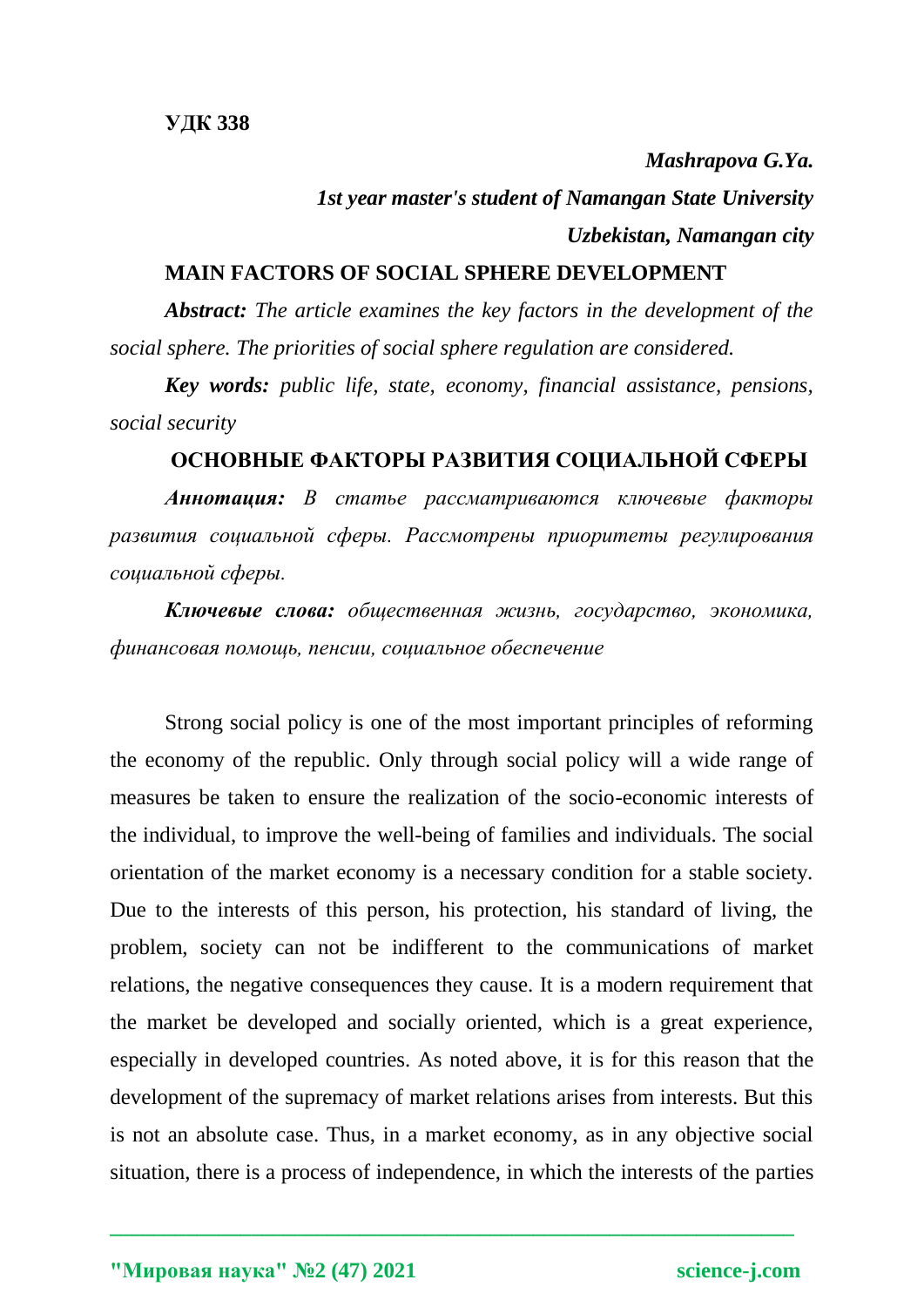are not always balanced. The negative consequences of a market economy are not only related to its 'inaccessibility', but are also related to the normal conditions of its development in general. The pursuit of self-interest in the pursuit of convenience in the marketplace is due to fierce competition, and the use of such available methods and any attempt to do so will inevitably lead to very serious consequences. In other words, putting the common people as consumers one by one, face to face, as a result of the market would be an indifferent attitude to human destiny. That is why it is an important task of the state to lend a helping hand as much as possible to prevent falling into the difficult and inhumane conditions that arise as a result of the market economy. In Uzbekistan, social protection is one of the continuous priorities of the economic reform program, which is one of the priorities at all stages of reform. One of the guiding principles of Uzbekistan's path to independence and development is a strong social policy.

The main source of social protection in Uzbekistan is the state budget, the social insurance fund, enterprises and public organizations. The role of all charitable foundations in the social protection of the population is great. It is well known that social assistance and social protection have been common to all periods, peoples and nations. Because this task was one of the main goals of the state. Therefore, this problem is not new for the countries of the former Soviet Union, including Central Asia and Uzbekistan. However, it is clear that in its historical development, Uzbekistan's per capita consumption is 50-60% lower than the average union level, which has affected the lives of the population. Therefore, taking into account one of the main features of Uzbekistan, that is, the demographic situation, the establishment of a system of social assistance to pensioners, large families and children in accordance with market relations is an urgent issue.

Uzbekistan has a multifaceted system of social assistance. Among them are veterans of the Great Patriotic War, veterans of the Great Patriotic War, war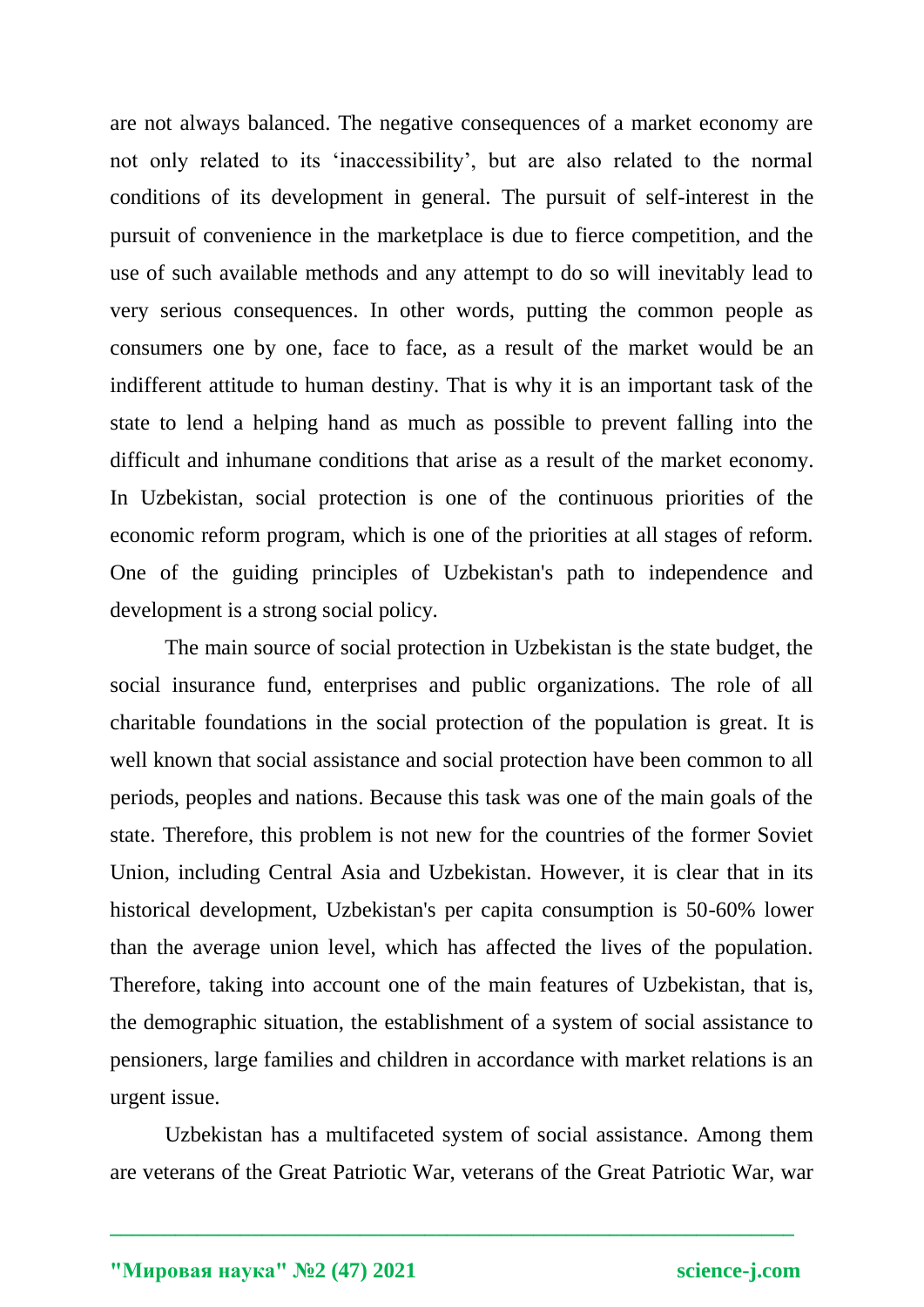veterans, children with disabilities, people with disabilities, people awarded orders and medals, families of deceased servicemen, survivors of the blockade, prisoners of Nazi prisons, Chernobyl. , lonely retirees, lonely mothers privilege and help.

The above-mentioned areas of the assistance system are of a complex nature, which is the provision of funding for family assistance. Because the funds are allocated from the national and local budgets, as well as from the social insurance fund.

About half of all budget funds are allocated annually from the state budget for the development of the social sphere and ensuring social protection of the population. Due to this, measures are being taken to protect motherhood and childhood, and special attention has been paid to families in need of state assistance. Benefits are paid to low-income families. One of the most important directions in the system of social protection measures is the steady increase in income due to the liberalization of prices and the level of inflation. The process of income indexation in Uzbekistan is carried out through a single centralized revision of the minimum wage, pensions, stipends, rates on deposits in savings banks. Strong measures in the field of social protection and support of vulnerable groups of the population - pensioners, the disabled, students - is a very important area of active social policy. In our country, special social assistance units have been set up to provide social services to lonely pensioners and the disabled.

The experience of Central and Eastern European countries shows that the only type of assistance to families with children is the payment of assistance in cash, which is a means of redistribution using the distribution of other types of assistance. Therefore, it is necessary to conduct an in-depth analysis in determining the distribution to families. In particular, an equivalent scale should be used in the analysis of the evidence studied in assessing the ratio of lowincome to large family size.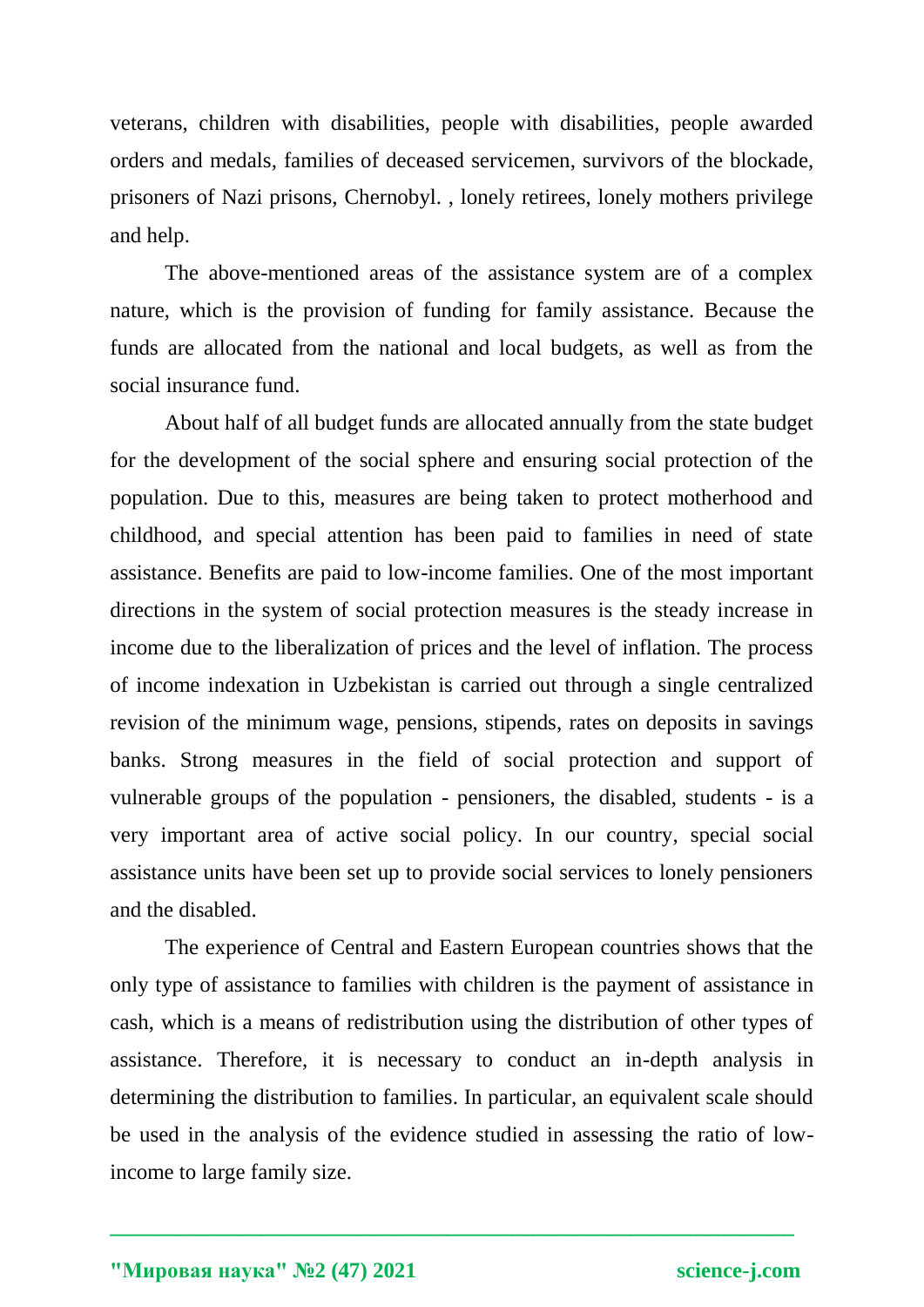Solving these tasks is a serious and responsible process. For example, the establishment of private pension funds. World experience shows that the establishment of private pension funds has taken several years. The study of the experience of the United States, Britain, Chile and other Western European countries in this regard can yield positive results. Businesses are reluctant to provide social support to their employees in order to reduce their costs. New private enterprises avoid such tasks. But at the moment, district departments don't have the capacity to do that. Because a large amount of money is required for the development of new staff, methodological guidelines, management and training of technical staff, the use of various stages.

## **References:**

- 1. Korshunova N.E., Shataeva O.V. Management in the social sphere // Management in Russia and abroad. - 2007. - No. 6.
- 2. Kudrina N.N., Levankov V.A. Management in the social sphere: a textbook. - SPb: "Nestor", 2004.
- 3. Zagoruiko V.D. Management in the social sphere: Study guide. Stavropol: SSU Publishing House, 2010.
- 4. Nafosat, Z., Nasiba, A., Ozoda, N., Baktior, D., & Enajon, N. (2019). Interactive strategies and methods of education.
- 5. Abdullaeva, N. B. (2015). THE ESSENCE AND CONTENT OF THE AESTHETIC COMPONENT IN DESIGN. *ISJ Theoretical & Applied Science*, *9*(29), 169-171.
- 6. Ёкубжанова, Х. Ё., Байтураев, О. У., & Умарова, Г. Ш. (2016). Проблемы привлечения инвестиций в экотуризм. Молодой ученый, (4), 327-329.
- 7. Yakubjonova, H. (2020). SOCIO-ECONOMIC COMMUNICATION BETWEEN ECOTOURISM AND NATURE. In НАУКА И ТЕХНИКА. МИРОВЫЕ ИССЛЕДОВАНИЯ (pp. 11-13).